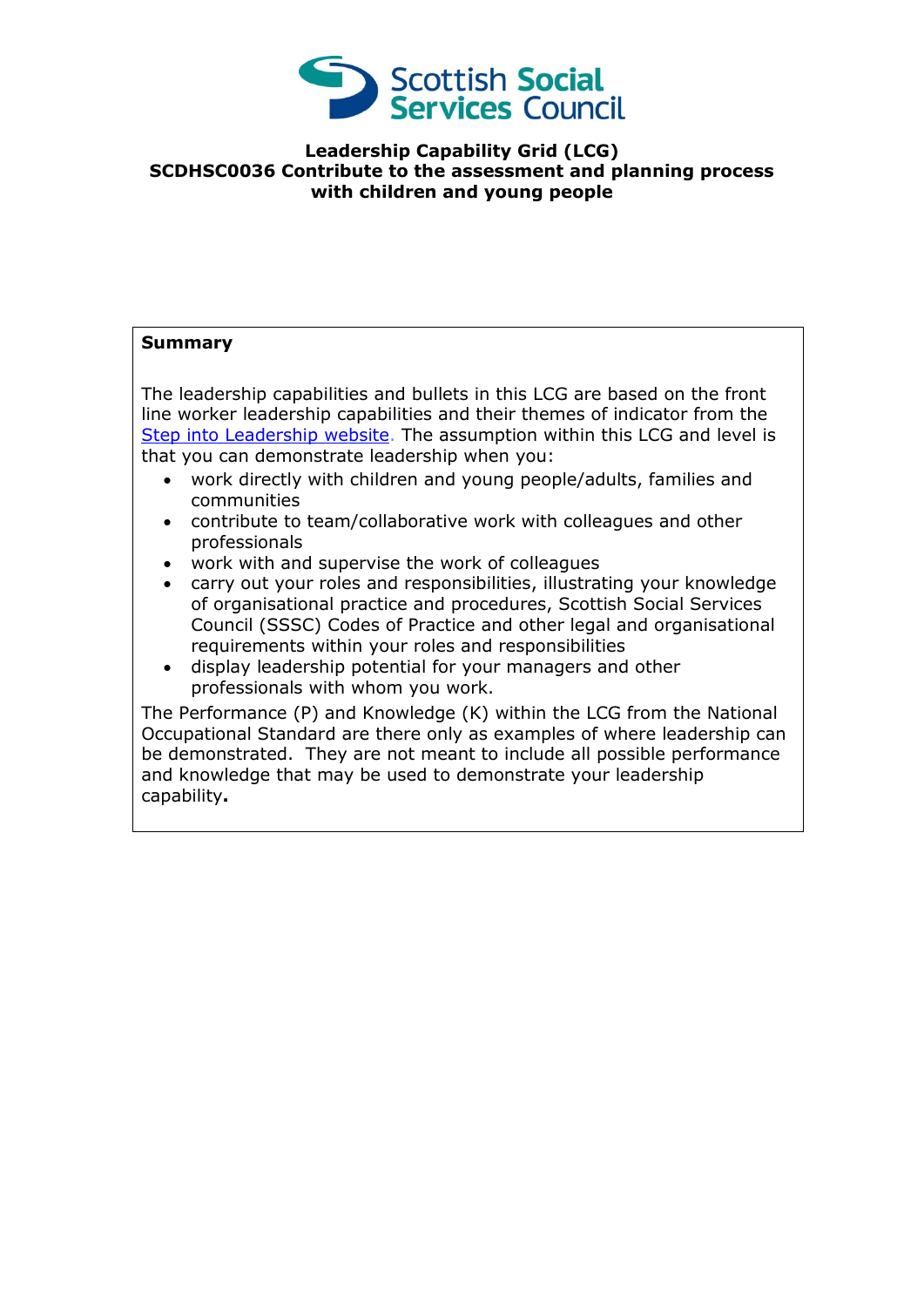

## **Leadership Capability Grid (LCG) SCDHSC0036 Contribute to the assessment and planning process with children and young people**

| Leadership<br>capabilities                              | When contributing to the assessment and planning process with<br>children and young people you can demonstrate leadership<br>capabilities by:                                                                                                                                                                                                                                                                                                                                                                                                                                                                                                                                                                     |
|---------------------------------------------------------|-------------------------------------------------------------------------------------------------------------------------------------------------------------------------------------------------------------------------------------------------------------------------------------------------------------------------------------------------------------------------------------------------------------------------------------------------------------------------------------------------------------------------------------------------------------------------------------------------------------------------------------------------------------------------------------------------------------------|
| <b>Vision</b>                                           | Providing a vision for those with whom you work and your organisation when<br>you:<br>• See how best to make a difference when providing active support (P3, 6-<br>7, 10-14, 15-21, 23-28, 30; K1-5, 11, 16, 24-25)<br>• Communicate and promote ownership of the vision when seeking extra<br>support (P4; K20), working with others (P29, 32)<br>• Promote social service values through active participation and<br>personalisation (P3, 6-7, 10-14, 15-21, 23-28, 30; K 1-5, 11, 13-19; 27,<br>29), when working others (P29, 32)<br>• See the bigger picture when demonstrating knowledge and practice of<br>organisational, local and national policies and procedures (P31; K6, 8-9,<br>$27 - 28, 33 - 36$ |
| Self-<br>leadership                                     | Displaying self leadership when you:<br>Demonstrate and adapt leadership when contributing to the assessment<br>$\bullet$<br>and planning process with children and young people (P1-4, 6-7, 10-12,<br>17-18, 22, 28-29, 31-32; K26)<br>Improve own leadership by seeking advice (P4; K20) and self-reflection<br>(K26)<br>• Take intelligent risks when contributing to the assessment and planning<br>process with children and young people (P7, 10, 12, 14, 17-18, 22-28,<br>31; K38-39)<br>• Demonstrate and promote resilience (P3, 6-7, 10-14, 17-21, 28-33; K3,<br>4, 19, 32)<br>• Challenge discrimination and oppression (P14, 21, 31; K 1, 4, 31)                                                      |
| <b>Motivating</b><br>and inspiring<br><b>Empowering</b> | Motivating and inspiring others when you:<br>• Inspire people by personal example (P3, 6-7, 10-14, 16-21, 23-32; K14-<br>20)<br>• Recognise and value the contribution of others (P3-4, 6-7, 10-14, 16-21,<br>23-32; $K$ 9-10, 20)<br>• Support the creation of a learning and performance culture (P13-14, 19-<br>21, 23-32; K16-20, 26; 37-38)<br>Empowering people when you:                                                                                                                                                                                                                                                                                                                                   |
| <b>Collaborating</b>                                    | Enable leadership at all levels (P3, 6-7, 10-14, 16-21, 23-32; K8-9; 16-<br>$20, 38-41)$<br>Support the creation of a knowledge and management culture (P13-14,<br>19-21, 23-32; K16-20, 26, 37-38)<br>Promote professional autonomy (P10, 17, 18-29, 32; K16-20, 24-26)<br>$\bullet$<br>• Involve people in development and improvement (P3, 6-7, 10-14, 17, 24-<br>26, 29-33; K16-20, 38)<br>Collaborating and influencing when you:                                                                                                                                                                                                                                                                            |